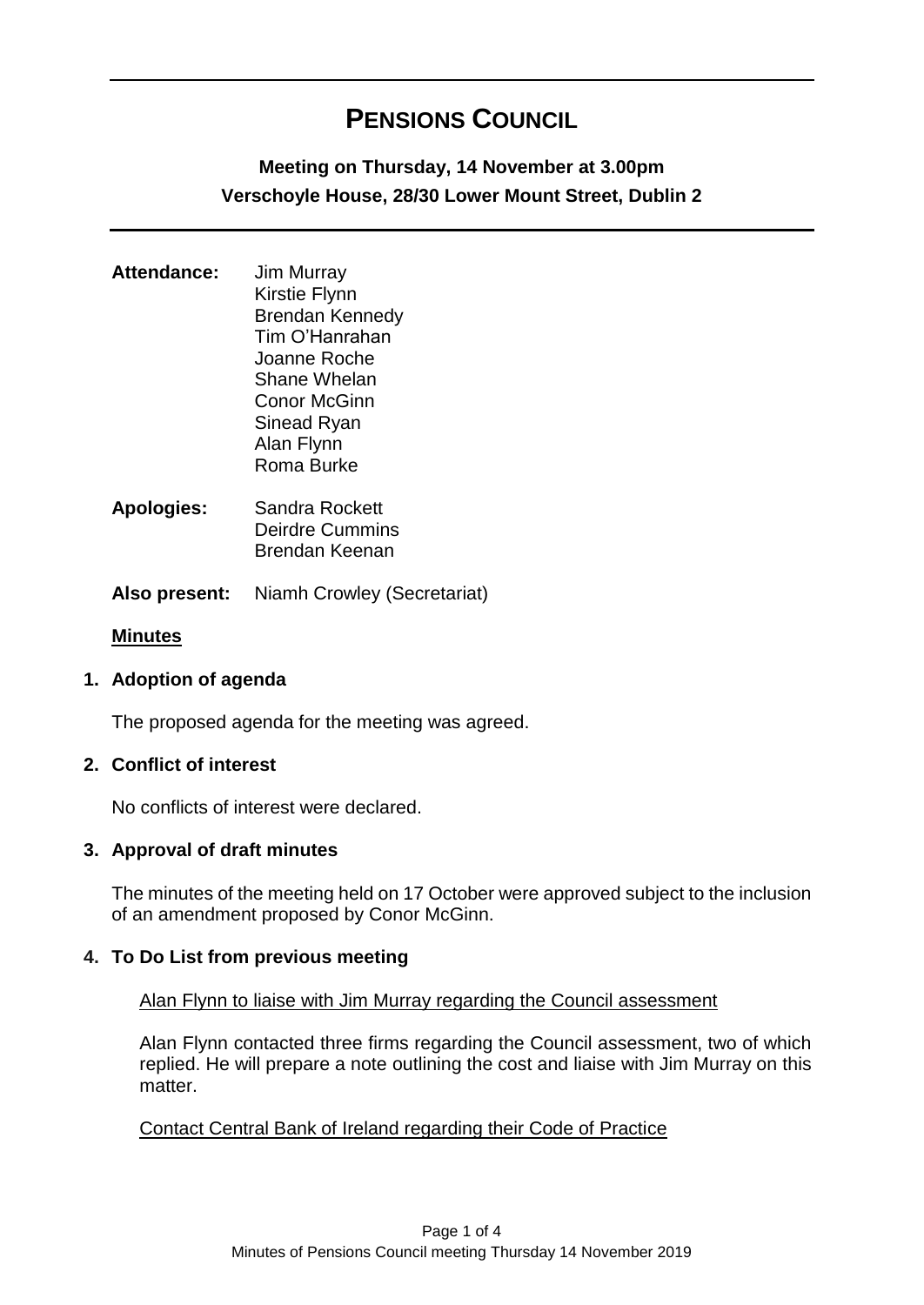Jim Murray spoke to Tim O'Hanrahan in relation to the Central Bank's Code of Practice, noting that a code was recently published on Intermediaries.

## Rosheen Sen to send on information regarding Decumulation in Auto Enrolment

Alan Flynn to follow up with Rosheen Sen regarding further information on Decumulation in other relevant countries.

## Revise answers to AE questions

This item was completed by Jim Murray and circulated to members for review.

## **5. Response to questions from DEASP - continue discussion**

Conor McGinn outlined his reservations in respect of the 'state annuity' proposal in his note dated 16 November and requests that the downsides to such a proposal should be spelt out explicitly.

Conor McGinn noted the Minister's request for the Council's views and analysis of how 'potential decumulation options for AE could operate in the Irish context. He suggests offering 'state annuity' as one of a range of options, clearly setting out the pros and cons of each.

The Council members queried what happens in other countries in relation to Automatic Enrolment Decumulation, adding that no information is provided on Decumulation in the Automatic Enrolment Strawman. Alan Flynn to follow up with Rosheen Sen.

The Council members discussed the area of 'consumer focus' to which Conor McGinn stressed the importance of not only giving due regard to the needs of consumers but also about the long-term sustainability and affordability of the solutions it proposes, and about ensuring a fair sharing of the burden across all the actors in the pensions sector. Sinead Ryan noted that if the system is not sustainable it will affect consumers and future pensioners. Alan Flynn added that the whole ethos of the proposed Automatic Enrollment system is in the best interest of members.

Jim noted the comments made and agreed to revise the document and circulate to members.

## **6. Response to Minister on follow up to gender study**

Jim Murray provided a note on the follow up to the Gender Study. He advised that the Minister has requested a meeting with him to discuss the items identified in the gender study.

Sinead Ryan suggested pointing out the gender gap which is due to historic legislation which over time has decreased due to the introduction of equal pay legislation for example.

The Council members discussed the area of Home Carers. Sinead Ryan noted that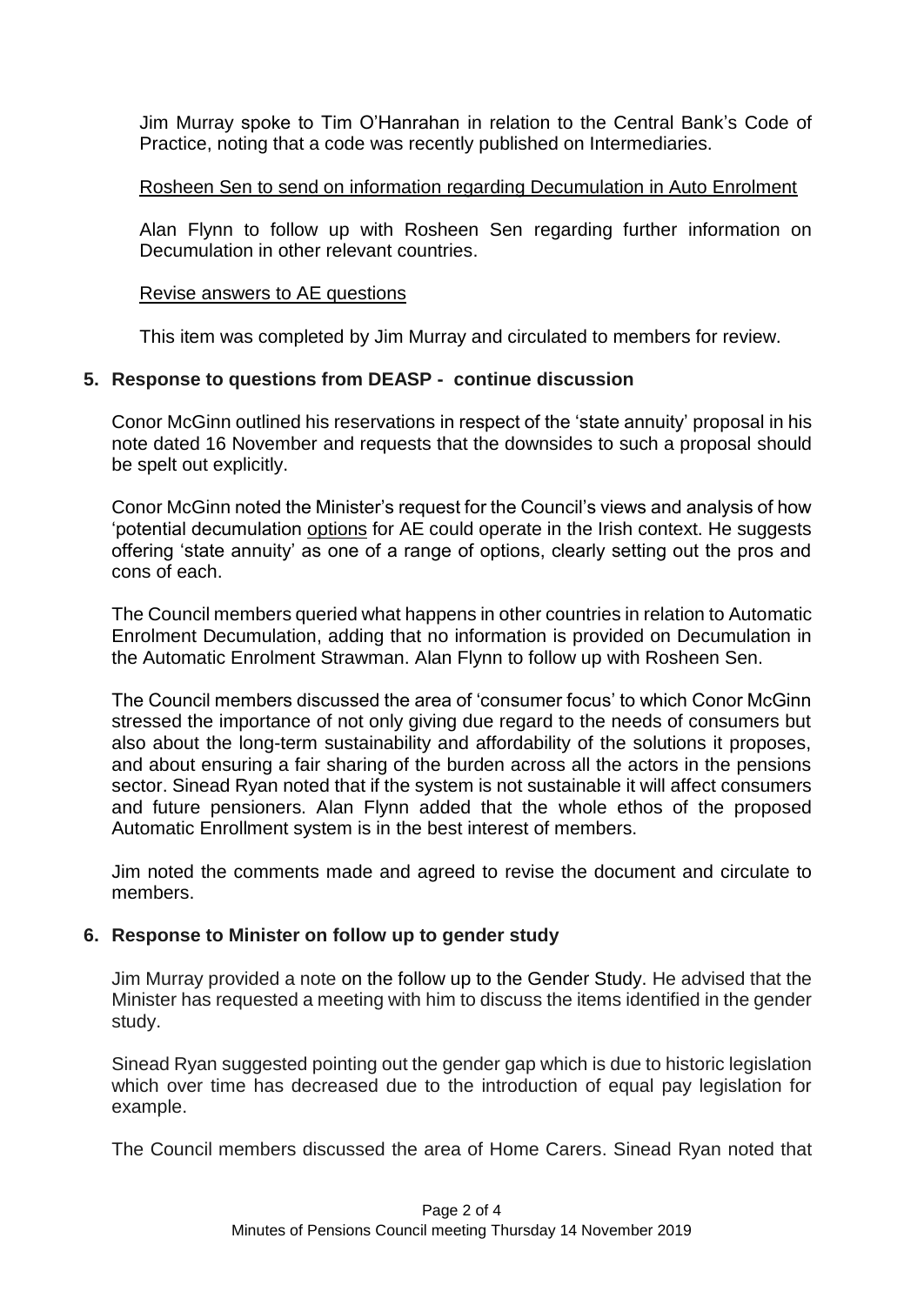the Home Carer tax credit is currently at €1,500. However, should women care for their parents when they get older, their spouse will benefit from this tax credit. Alan Flynn explained that should an individual give up work in order to become a full-time carer, they are entitled to Carers Benefit provided they meet the PRSI contribution conditions. However, an individual must satisfy a means test to qualify for Carer's Allowance.

The Council members discussed a scenario where a husband in receipt of a pension, could spend as he wishes without his spouse knowing anything about the pension. Should a spouse have a right to know how much is in it? Roma Burke noted that on a Trustee level, should a scheme member wish to transfer out of a pension scheme the spouse's signature is required. Shane Whelan added that women have contingent rights if a spouse has a pension.

Sinead Ryan queried whether there has been any change in work policy in the last two decades? Alan Flynn to check age working policy and revert to the Council.

## **7. Discuss Research Projects**

The following research topics were discussed:

#### *House Ownership Trends and Effect on Pension Income*

Alan Flynn presented a detailed note completed by Brian Purcell on Pensions and Housing along with a draft Research Proposal for 2020 research. Alan Flynn requests that the Pensions Council approves the project and commence the tender process.

#### *Academia Research*

Brendan Kennedy suggested inviting experts from academia to make suggestions on potential research topics.

Jim Murray queried whether there was any terms of reference/ procedures in relation to such tenders. Alan Flynn to revert on whether this has been done before.

It was also queried whether there is a minimum amount for such a tender, Brendan Kennedy to liaise with PA Procurement team and revert.

## **8. End of Term – including responses to two questionaires**

Jim Murray advised that the end of term report is due and welcomes ideas and suggestions of its contents.

Shane Whelan suggested the report could include an Annex outlining all proposals submitted by members during the term therefore highlighting work completed / list of outputs.

As the last meeting of the current council is being held on 23 January 2020, Jim Murray suggested organising a dinner to mark the end of term. Suggestions are welcome.

## **9. Other Business**

## Pensions Council Views on Climate Action Plan

Alan Flynn advised that as part of the Government's Climate Action Plan, the